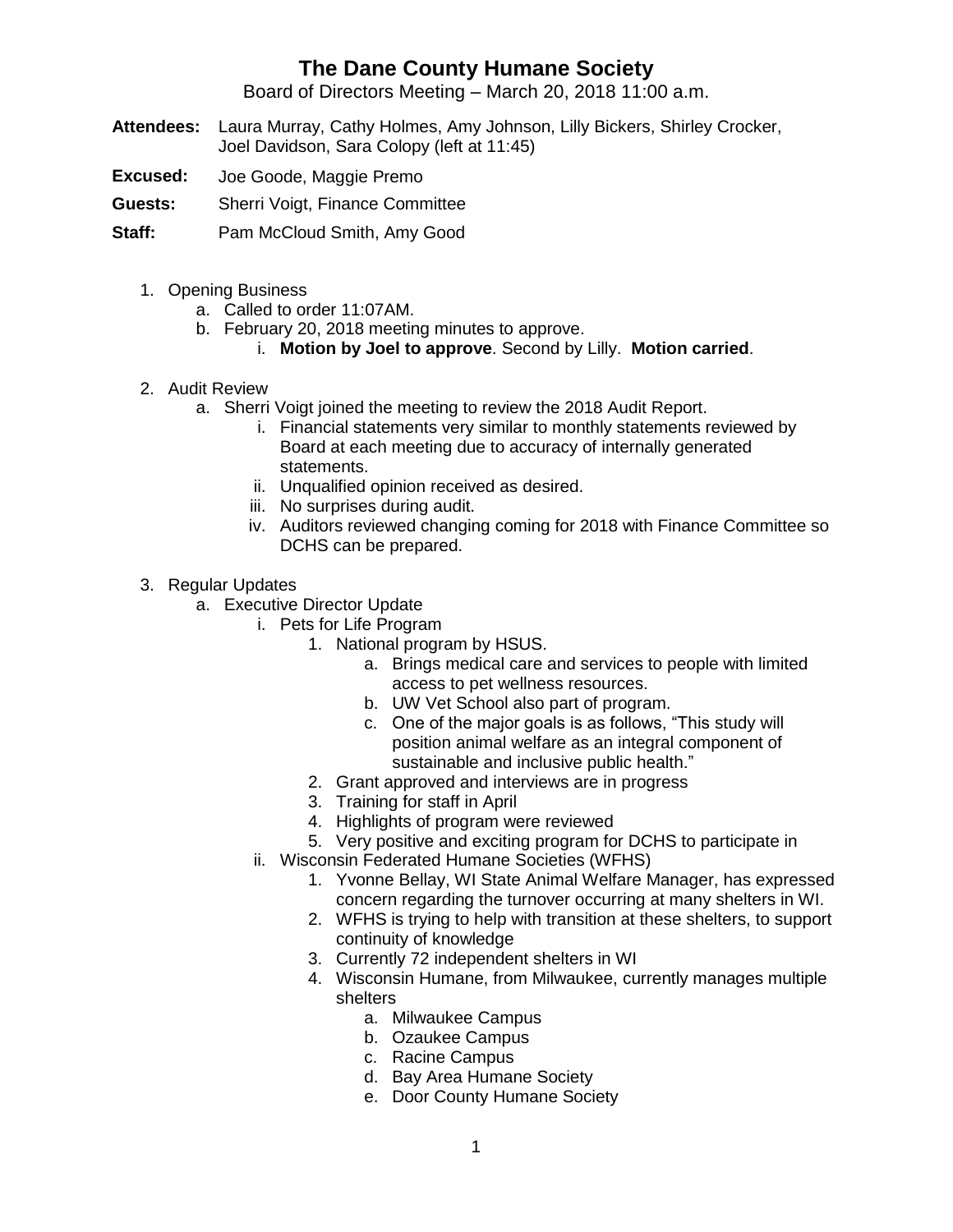## **The Dane County Humane Society**

Board of Directors Meeting – March 20, 2018 11:00 a.m.

- 5. Additional discussion regarding legislative issues in Wisconsin and whether different shelters have different goals regarding legislation.
	- a. Important for DCHS to decide our own opinion on each legislative issue based on our goals.
- iii. DCHS Centennial in 2021
	- 1. Timeline for needed activities for celebration is being developed by the Development department
		- a. Scheduled for May completion date
		- b. Toto's in 2021 will start some of Centennial celebration
- b. Development Update
	- i. Amy Good reviewed her monthly report and again requested feedback to create an effective report for the Board.
		- 1. Good initial response
		- 2. Covered Toto's results in report
			- a. Very successful, highest gross to date
			- b. 2019 Toto's will be 3/15/19 again at Monona Terrace
	- ii. Amy distributed several handouts
		- 1. "Directors' Council"
			- a. Plans for new program
		- 2. "Portfolios and Moves Management"
			- a. Ways to move donors to new levels
		- 3. "Donor retention plan for new donors"
		- 4. "8 ways DCHS Board Members can engage in development"
- c. Questions on current financials
	- i. Financials for January 31, 2018 were reviewed
	- ii. Hope to be caught up on monthly financials for April meeting.

## 4. Old Business

- a. Board Interview and Appointments
	- i. Reviewed status of candidates per Candidate working list.
	- ii. Reminded members to feel free to submit ideas for other candidates
- b. Toto's Gala Recap
	- i. Covered in Amy's update
- 5. New Business
	- a. Board Website Main Menu Review and Feedback
		- i. Initial feedback fairly positive
		- ii. Biggest issue is changing sorting to have most current come up first rather than last.
		- iii. Cathy will continue to propose some additional updates based on feedback received.
	- b. Board Meeting Schedule
		- i. Limited discussion due to time constraints
		- ii. Some concern was expressed over a loss of current knowledge without monthly meetings
		- iii. Also, concern for the ability to interact together as group
		- iv. Some ideas included a rotating schedule, allowing those that wanted to attend every month to do so, but allowing others to focus more on every other month.